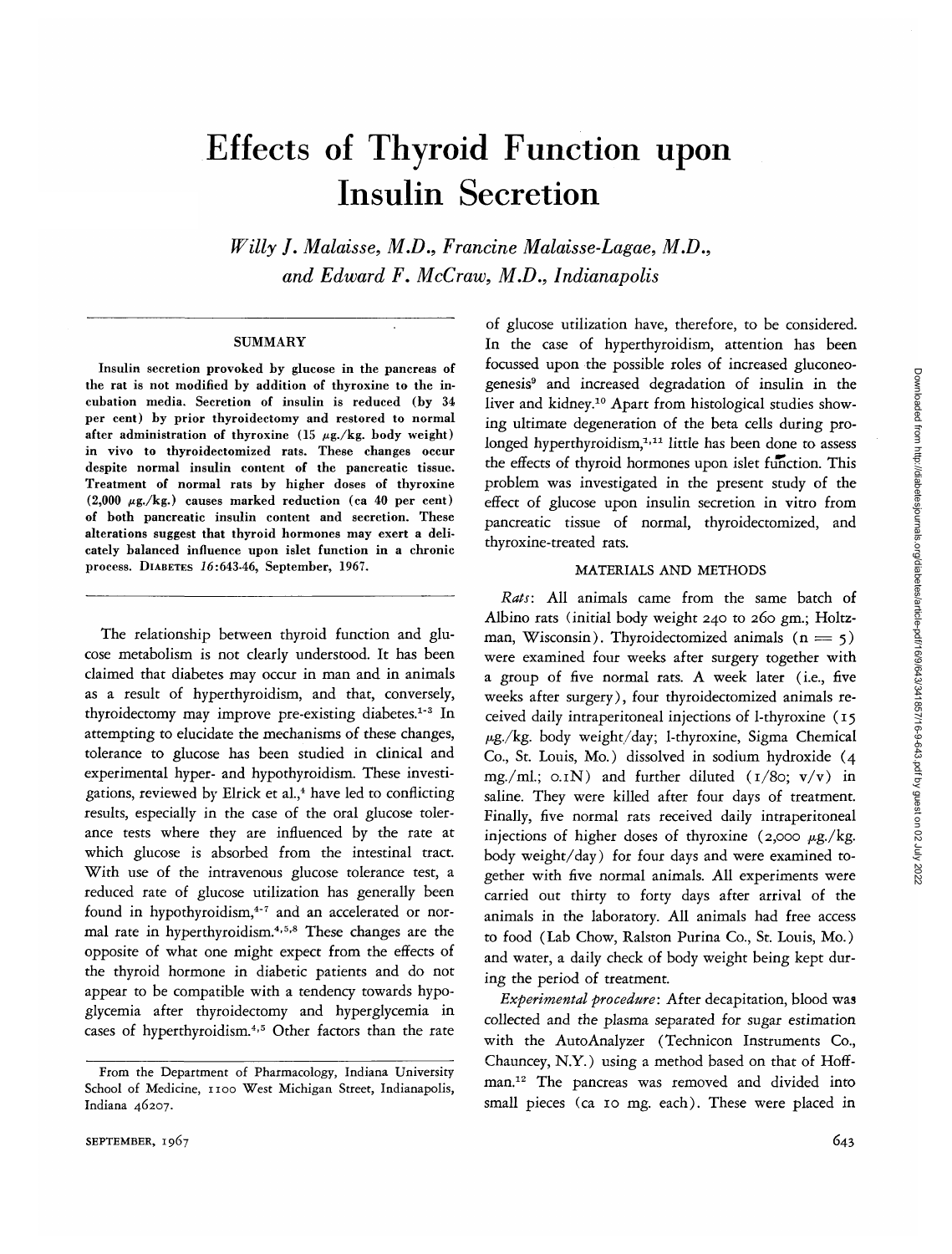groups of four into bicarbonate-buffered media (2 ml.) containing glucose (150 mg./ioo ml.), bovine serum albumin (0.5 per cent, w/v; bovine albumin, Fraction V; Sigma Chemical Co., St. Louis, Mo.) and guinea pig anti-insulin serum. Sufficient anti-insulin serum was added to bind about twice the expected amount of secreted hormone, insulin secretion over ninety minutes of incubation at  $36^{\circ}$  C. being equated to the fall in insulin antibody content of the medium. After incubation, all pieces of pancreatic tissue from the same animal were homogenized and extracted with acidalcohol. The methods for assay of insulin secretion in vitro and the insulin content of the pancreas are described elsewhere.<sup>13-14</sup> Mean rates of insulin secretion and the mean insulin contents of pancreatic tissue are here reported in relation to the amounts of incubated  $(\mu U./mg.$  wet wt./ 90 min.) or extracted (U./gm.) tissue.

#### RESULTS

Insulin secretion evoked by glucose (150 and 200 mg./ioo ml.) in pancreatic tissue from normal and thyroidectomized rats was unaffected by addition of 1-thyroxide (8 to 200  $\mu$ M./1.) to the incubation medium (table 1).

Thyroidectomized animals gained less weight (3.1 *±* 0.2 gm./day) than control animals  $(4.2 \pm 0.2 \text{ gm. per})$ day) during the four weeks following surgery. At death, there was a minor decrease in plasma-sugar concentration (table 2). Their mean body weight, pancreatic weight and total pancreatic insulin content were each reduced to the same extent (ca 18 per cent), so that insulin content relative to pancreatic weight (U./gm.) remained constant (table 2). Thyroidectomy caused a reduction (ca 34 per cent) in secretion of insulin evoked by glucose in vitro, an effect which was abolished by prior treatment of thyroidectomized rats with thyroxine. In these latter animals, the mean plasma sugar concentration was also restored to its normal value.

When normal rats were treated with high doses of 1-thyroxine, there was progressive loss of body weight  $(-2.7 \pm 0.3 \text{ gm./day})$  over four days, a slight but significant increase in plasma-sugar concentration, and a marked decrease both in the insulin content of the pancreas, and in the rate of insulin secretion which could be evoked by glucose in vitro (table 2).

# DISCUSSION

From the results of the present experiments, it can be concluded that when thyroxine is added to the incubation medium it has no effect upon glucose-induced insulin secretion over ninety minutes by pancreatic tissue of normal or thyroidectomized rats. On the other hand, removal of the thyroid gland or administration of thyroxine in large doses to normal rats for four days in vivo reduces insulin secretion which can be evoked in vitro with glucose, an effect which was not observed with tissue from thyroidectomized rats treated with small doses of the hormone.

The reduced response of tissue from thyroidectomized rats was not associated with any reduction in the insulin content of that tissue and normal responsiveness was restored by administration in vivo of small doses of the hormone. After normal rats had been treated with large doses of hormone, however, both the secretory ability of the pancreatic tissue and its insulin content fell. Thus, relative to the insulin contents of these tissues, responsiveness to glucose was reduced by thyroidectomy but was unaffected by induction of hyperthyroidism. On this basis, the effect of the thyroid hormone upon insulin secreting beta cells is comparable to the so-called "biphasic" effect which it has on other tissues due to its action upon the normal delicate

TABLE 1

| Effect of thyroxine upon insulin secretion. Mean insulin secretion $(\mu U./mg./90 \text{ min.} \pm S.E.M.)$ |
|--------------------------------------------------------------------------------------------------------------|
| by pancreatic tissue of normal and thyroidectomized rats incubated in media containing                       |
| glucose alone (control output); effect of thyroxine is shown as mean change in insulin                       |
| secretion rate ( $\pm \mu U$ ./mg./90 min. + S.E.M.) with the number of observations                         |
| in parenthesis.                                                                                              |

| Pancreatic<br>tissue | Glucose concentration<br>$(mg. / 100 \text{ ml.})$ | Control output<br>$(\mu U./mg./90 \text{ min.})$ | Thyroxine<br>concentration | Thyroxine effect<br>$(\mu M./].$<br>$(\pm \mu U./mg./90 \text{ min.})$ |
|----------------------|----------------------------------------------------|--------------------------------------------------|----------------------------|------------------------------------------------------------------------|
| Normal               | 150                                                | $38.0 \pm 3.1$ (23)                              |                            | $-2.5 \pm 3.9$ (23)                                                    |
| Thyroidectomized     | 150                                                | $20.5 \pm 1.6$ (9)                               |                            | $+2.2 \pm 3.2$ (9)                                                     |
| Normal               | 200                                                | $60.8 \pm 2.3$ (28)                              | 200                        | $-0.8 \pm 3.6$ (14)<br>$+1.0 \pm 7.0$ (15)                             |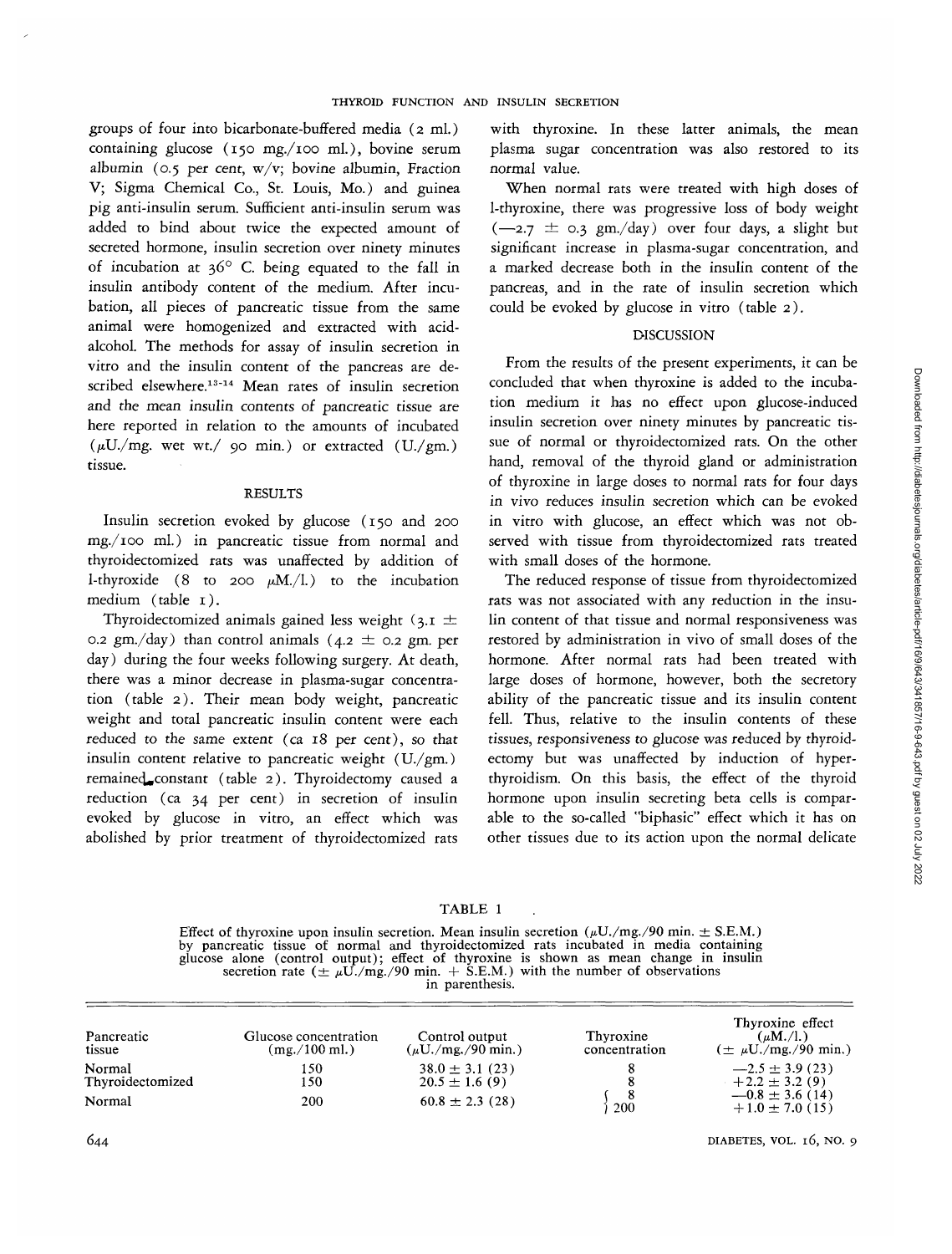## TABLE 2

Effect of thyroidectomy and thyroxine administration on insulin secretion. For each experimental condition, the table indicates the body weight, the level of plasma sugar, the weight and insulin content of the pancreas at death; the insulin output provoked by glucose (150 mg./100 ml.) in vitro; and the ratio of insulin output/content. The mean values ( $\pm$  S.E.M.) are shown together with the number of determinations

|                                                   | Normal           | Thyroidectomized      | Thyroidectomized<br>$+$ thyroxine<br>$(15 \sqrt{k}g)/d \times 4)$ | Normal           | Normal $+$ thyroxine<br>$(2 \text{ mg./kg./d} \times 4d)$ |
|---------------------------------------------------|------------------|-----------------------|-------------------------------------------------------------------|------------------|-----------------------------------------------------------|
| Body weight (gm.)                                 | $380 + 4$<br>(5) | $308 + 3***$<br>(5)   | $347+16*$<br>(4)                                                  | $387 + 9$<br>(5) | $344+9**$<br>(5)                                          |
| Plasma-sugar                                      |                  |                       |                                                                   |                  |                                                           |
| (mg. per 100 ml.)                                 | $148 + 4$<br>(5) | (5)<br>$139 + 1*$     | (4)<br>$151 + 1$                                                  | $151 + 4$<br>(5) | $172 + 3***$<br>(5)                                       |
| Pancreas                                          |                  |                       |                                                                   |                  |                                                           |
| —weight $(gm.)$                                   | $1.26 + 0.03(5)$ | $1.04 + 0.04***$ (5)  | $1.07 + 0.06**$ (4)                                               | $1.22 + 0.04(5)$ | $1.29 + 0.06$<br>(5)                                      |
| $-$ insulin content (U./gm.)<br>-insulin output   | $1.99 + 0.15(5)$ | (5)<br>$1.97 + 0.09$  | $2.03 + 0.12$<br>(4)                                              | $2.00+0.15(5)$   | $1.39 + 0.12$ ** (5)                                      |
| $(\mu U./mg./90 \text{ min.})$<br>-output/content | $35.7 + 2.0(54)$ | $23.5 + 1.6$ ***(54)  | (72)<br>$35.5 + 1.5$                                              | $33.5 + 1.5(63)$ | $19.9 + 1.4***$ (62)                                      |
| $(\mu U./mU.)$                                    | $16.9 + 1.0(5)$  | $11.7 + 1.7$ *<br>(5) | $17.6 + 1.4$<br>(4)                                               | $16.4 + 0.7(5)$  | $15.6 + 1.5$<br>(5)                                       |

balance between synthetic and degradative processes.<sup>15</sup> Deficiency of the hormone results in slowing of metabolic processes in general, the pancreas becoming less sensitive to glucose. After a latent period, too long for detection of any action of the hormone in vitro in the present system, thyroxine in large dosage could alter insulin synthesis, the islets becoming depleted of insulin and their ability to secrete this hormone being reduced. In the light of current knowledge, this concept provides a possible explanation for the present observations, but further investigation will be required for substantiation.

The findings are compatible with some results reported by Hales and Hyans<sup>16</sup> in man. In cases of thyrotoxicosis they found that glucose induces marked and prolonged hyperglycemia but, as judged from their stated levels, the degree of induced insulinemia was less than would normally be expected. Such a reduced response by the islets is also compatible with progressive failure of these cells leading to meta-thyroid diabetes. $1-17$ 

The part played by abnormal islet function in the metabolic derangements seen in thyroid diseases has yet to be investigated. In hypothyroidism it could be speculated that decreased utilization and metabolism of glucose is due to generalized reduction of all metabolic processes including that of the insulin secretory process. In hyperthyroidism, however, a reduced secretion of insulin would tend to oppose the direct stimulant effect of thyroxine upon glucose uptake<sup>8</sup> by the peripheral tissue, these opposite influences probably accounting for the variable rates of glucose utilization<sup>4</sup> observed in this condition. Moreover, an increase in gluconeogenesis,

secondary to the relative lack of insulin,<sup>18</sup>may be favored in hyperthyroidism by a more rapid hepatic degradation of insulin.10

### ACKNOWLEDGMENT

This investigation was supported in part by USPHS grant AM 07211-03, and a USPHS International Postdoctoral Fellowship F05-TW-865-02 (W.J.M.); and by PHS G.M. 953 (E. F. McC.). The authors wish to thank Dr. P. H. Wright for his encouragement and advice and Misses Susanne King and Jean Posey, and Mrs. Nancy Roberts for skilled assistance.

#### REFERENCES

<sup>1</sup> Houssay, B. A.: Thyroid and metathyroid diabetes. Endocrinology 35:158-72, 1944. <sup>2</sup>

 Balfour, W. M., and Sprague, R. G.: Association of diabetes mellitus and disorders of the anterior pituitary, thyroid and adrenal cortex. Amer. J. Med. 7:596-608, 1949.

 Abt, A. F.: Hyperthyroidism and diabetes. Metabolism *11:* 202-12, 1962. <sup>4</sup>

Elrick, H., Hlad, C. J., Jr., and Arai, Y.: Influence of thyroid function on carbohydrate metabolism and a new method for assessing response to insulin. J. Clin. Endocrinol. 21:387-400, 1961. <sup>5</sup>

 Lamberg, B. A.: Glucose metabolism in thyroid disease. Acta Med. Scand. 178:351-62, 1965.

<sup>6</sup> Halmi, N. S., Albert, H., Doughman, D. J., Granner, D. K., and Spirtos, B. N.: Improved intravenous glucose tolerance in thyroidectomized or hypophysectomized rats treated with triiodothyronine. Endocrinology 69:618-20, 1959.

<sup>7</sup> Scow, R. O., and Cornfield, J.: Effect of thyroidectomy and food intake on oral and intravenous glucose tolerances in rats. Amer. J. Physiol. 179:39-42, 1954. *<sup>8</sup>*

 Mirsky, I. A., and Broh-Kahn, R. H.: The effect of experimental hyperthyroidism on carbohydrate metabolism. Amer. J. Physiol. 117:6-12, 1936.

<sup>9</sup> Levine, R.: Clinical conference on metabolic problems;